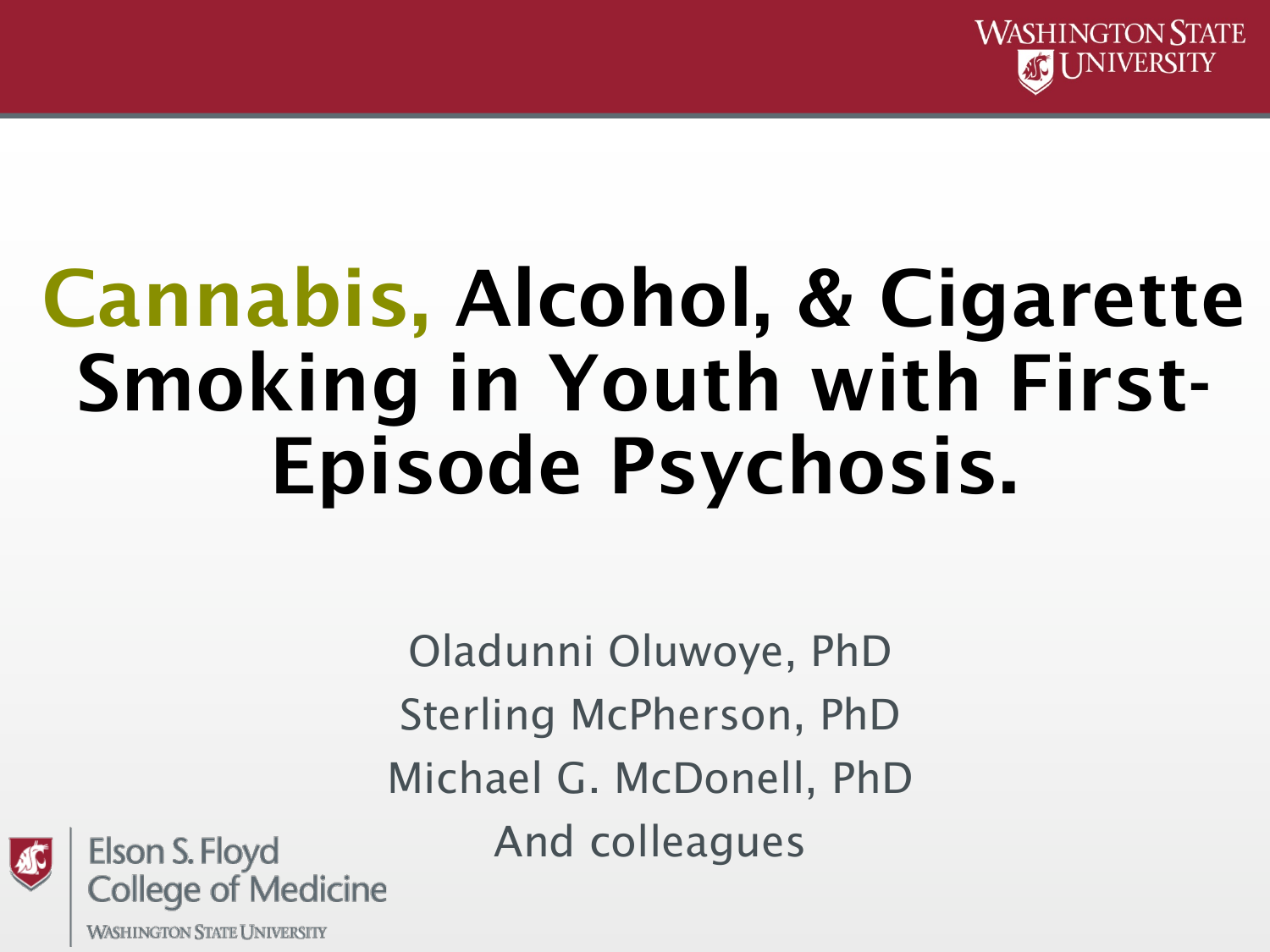

### FIRST-EPISODE PSYCHOSIS

- 3 out of 100 people experience psychosis
- A first episode usually occurs in the teen or early adult years
- People with first generation relatives are at highest risk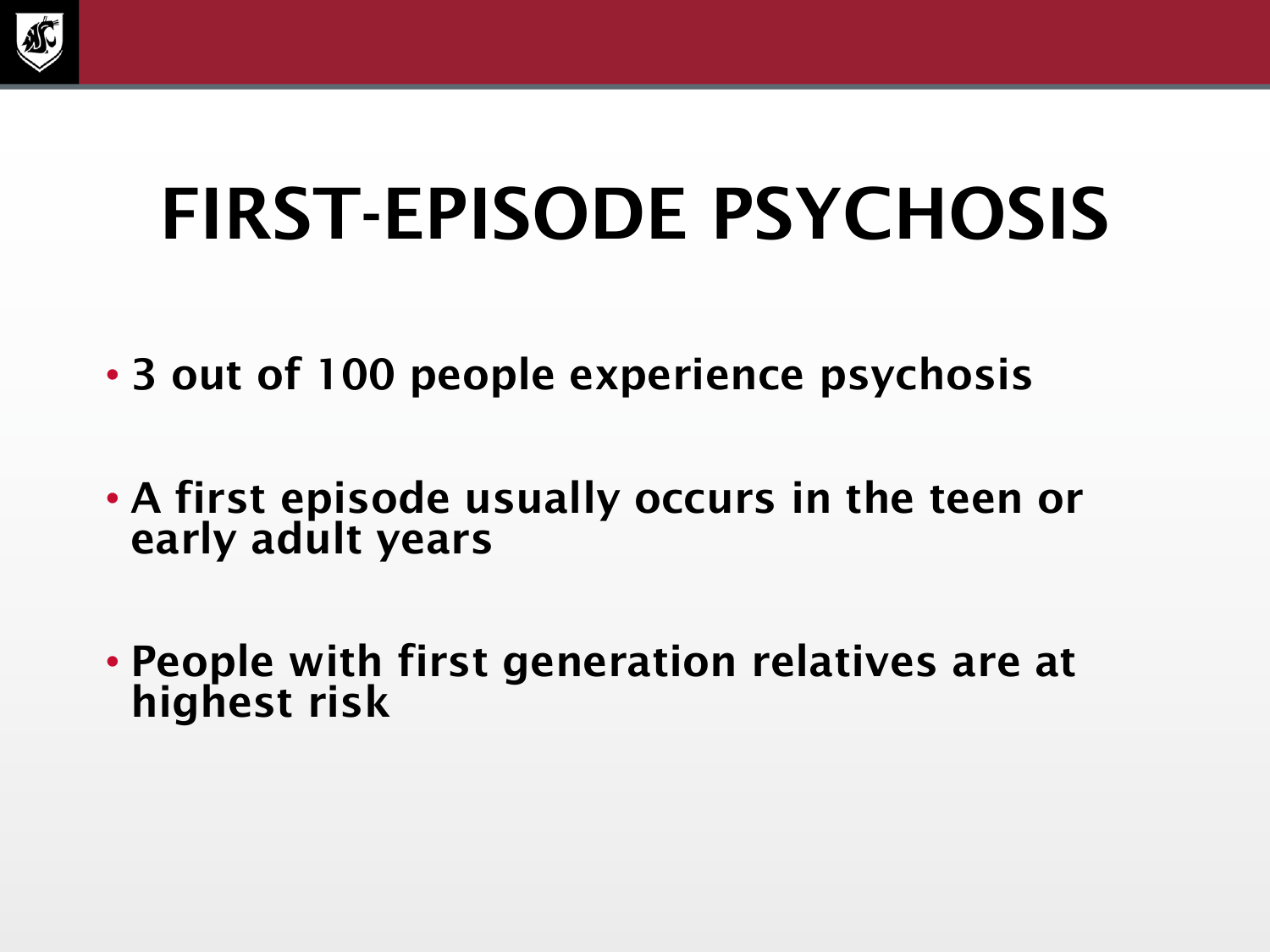

# PSYCHOSIS AND CANNABIS USE

- Cannabis use is a risk factor for psychosis (Schizophrenia Commission, 2012).
- One study found an association between marijuana use and schizophrenia in which marijuana use precedes psychosis. (Arseneault et al., 2002).
- In patients with schizophrenia, high doses of THC are associated with acute, transient, and dosedependent psychosis (D'Souze et al., 2004).
- Early screening and intervention models have been developed.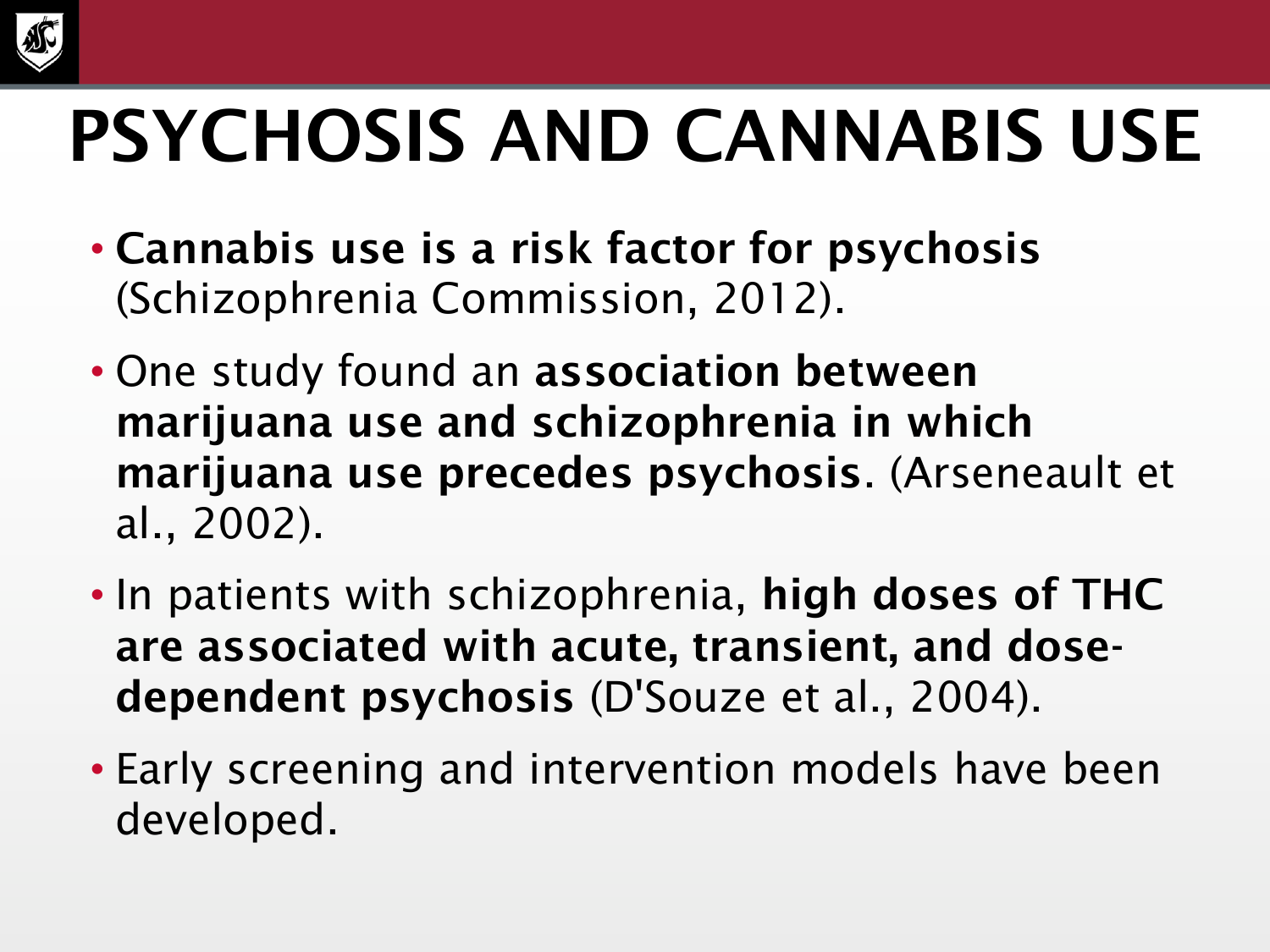

### RECOVERY AFTER AN INITIAL SCHIZOPHRENIA EPSIODE

- NIMH-funded research initiative in 2009 –Funded two research teams:
	- Connections Program *PI, Lisa Dixon (OnTrack)*

–Quasi-experimental and qualitative study

• Early Treatment Program (ETP) *- PI, John Kane (NAVIGATE)*

–Randomized clinical trial

RA1SF

Recovery After an Initial Schizophrenia Episode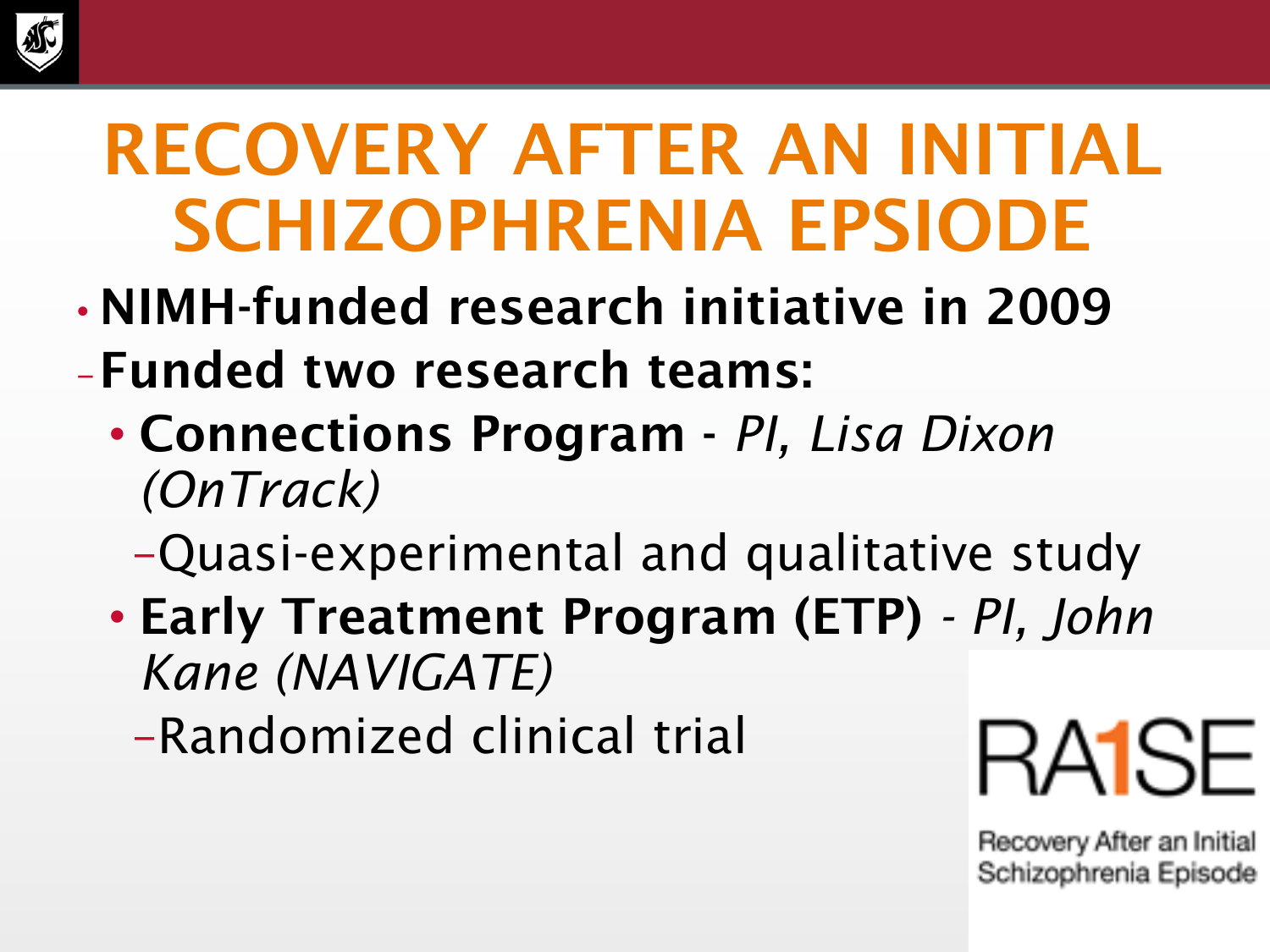

### RAISE- ETP Study (*n*=404)



*Kane et al., 2015, 2016*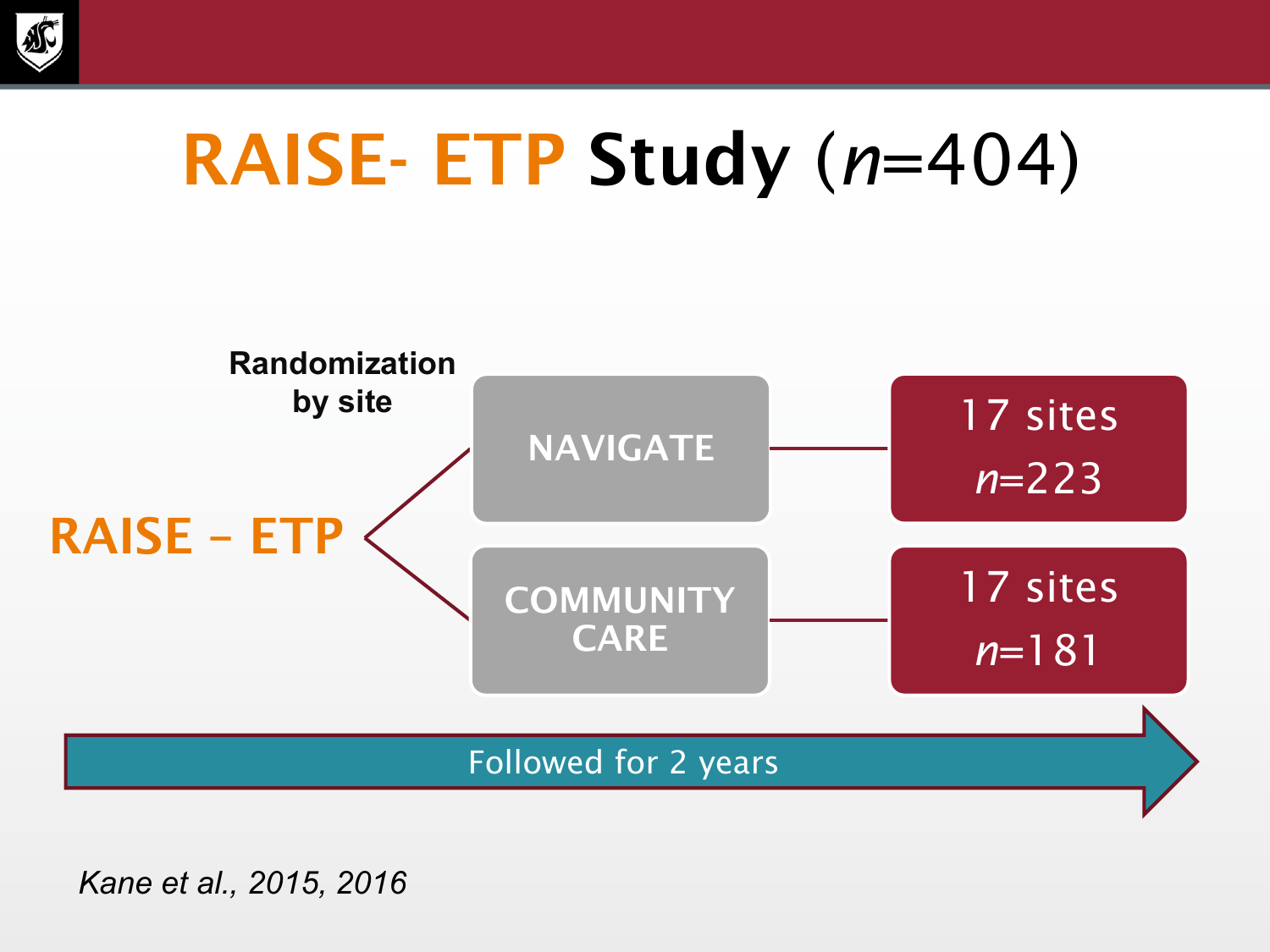

### NAVIGATE

#### Coordinated Speciality Care (CSC) Model, is a

recovery-oriented treatment program for people with first-episode psychosis. CSC promotes shared decision-making and uses a multidisciplinary team who work with the client to create a personal treatment plan.

#### • Components of NAVIAGTE

- Family psychoeducation
- Individual placement and support/Supported Employment
- Medication management
- –Case management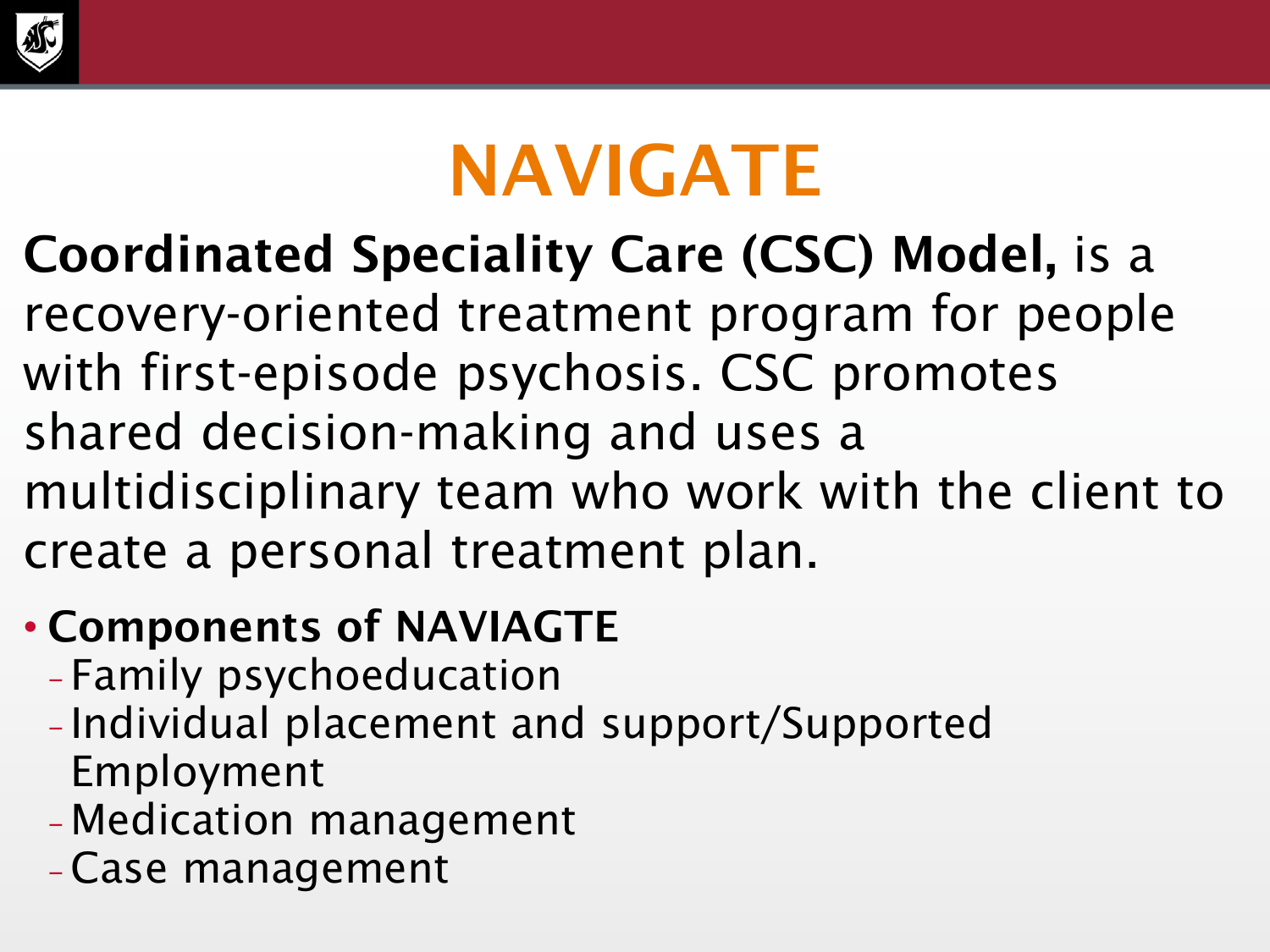

### **DATA ANALYSIS**

- Secondary data analysis
- Generalized estimating equations (GEE) were utilized among the intent-to-treat sample
- Independent Variables: Tobacco smoking, and current alcohol and cannabis use at baseline
- **Dependent Variables:** Positive and Negative Syndrome Scale (PANSS) subscales, Clinical Global Impressions (CGI), Quality of Life (QOL) total and subscales, and Number of prescribed antipsychotic pills missed during the 24-month treatment period.
- Control variables (duration of untreated psychosis (DUP) and treatment group are both associated with dependent variables.

<sup>•</sup> *Unstandardized regression coefficients and 95% confidence intervals (CI) are presented for continuous outcomes with alpha set at p<0.05. Analyses were performed using SPSS 24.0.*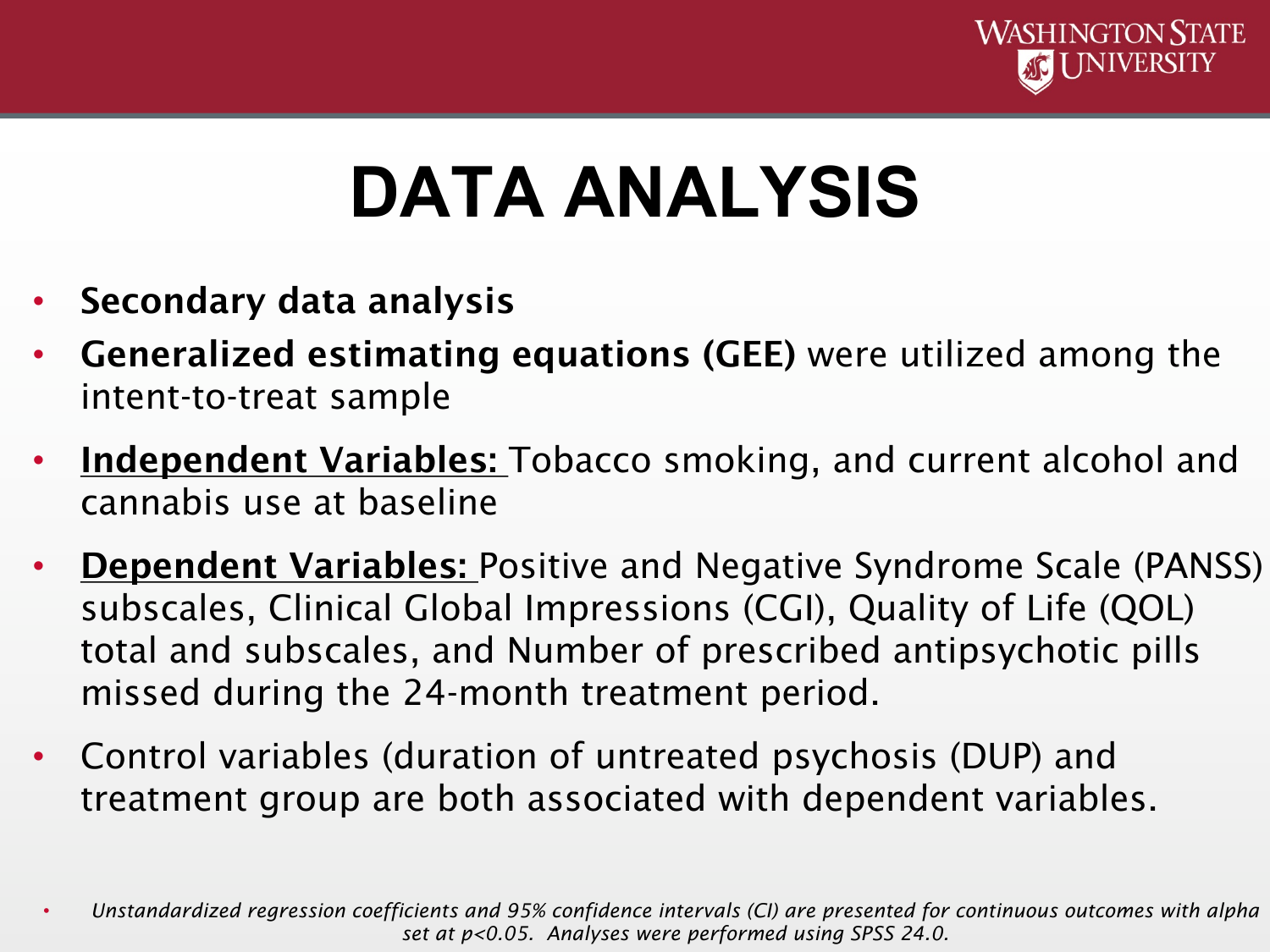

#### RESULTS – Baseline Substance Use Last 30 days

- 51% (*n*=207) smoked cigarettes
- 28% (*n*=113) used alcohol use
- 24% (*n*=95) used cannabis
- 11% (*n*=44) used both alcohol and cannabis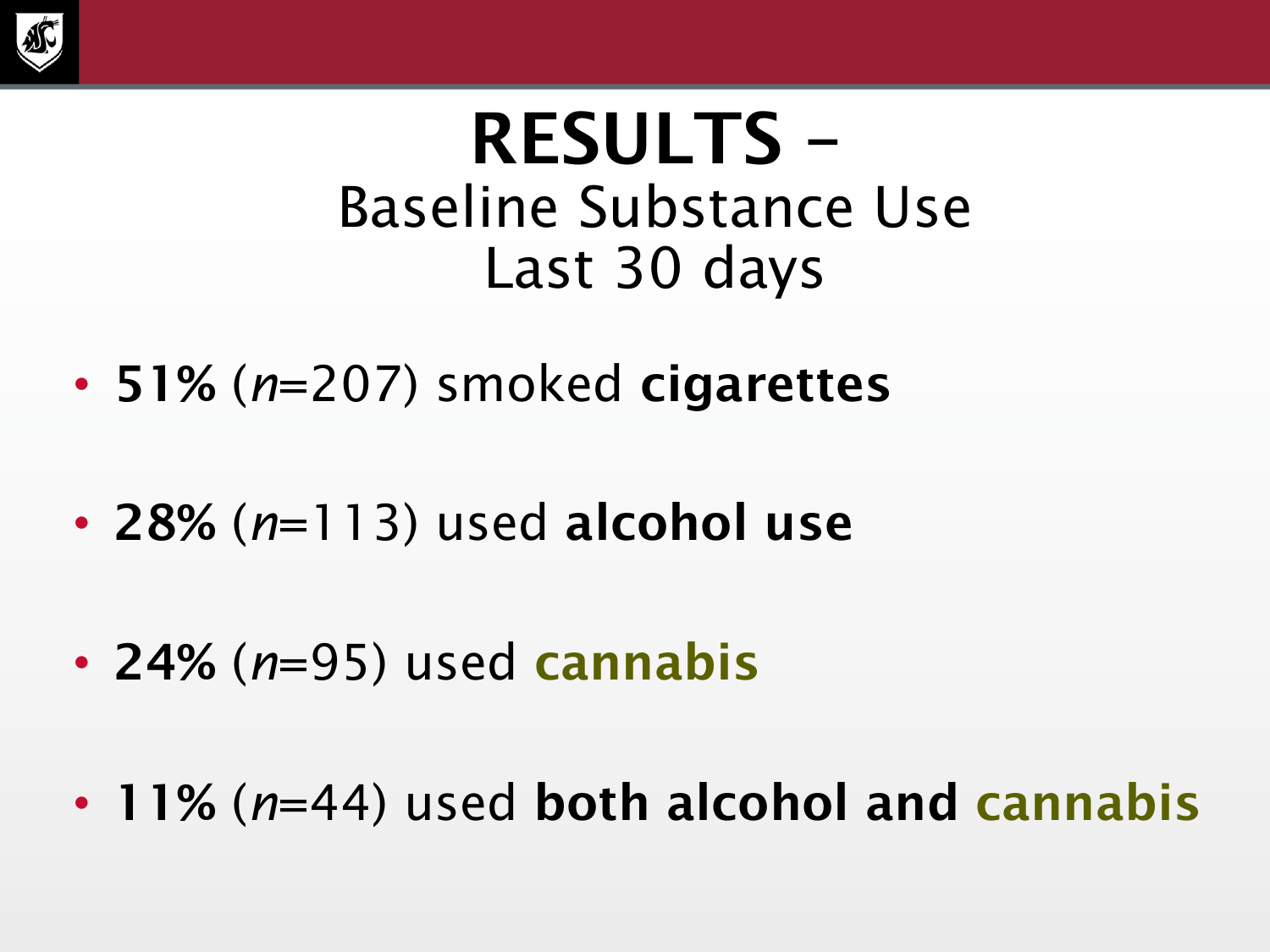

### RESULTS

#### Cannabis Use

- Cannabis users (3.68 vs. 3.45) had significantly lower overall functioning than non-cannabis users (β=0.18; 95% CI=0.01–0.36, *p*<0.05)
- Cannabis users (21.97 vs. 20.41) had significantly higher scores on the psychotic symptoms treatment relative to non-cannabis users  $(β=1.56; 95% CI=0.31-$ 2.81, *p*<0.05)

#### Alcohol Use

• Alcohol users (11.05 vs. 7.89) had a significantly higher number of missed pills during treatment compared to non-alcohol users (β=3.16; 95% CI=0.31–6.01, *p*<0.05).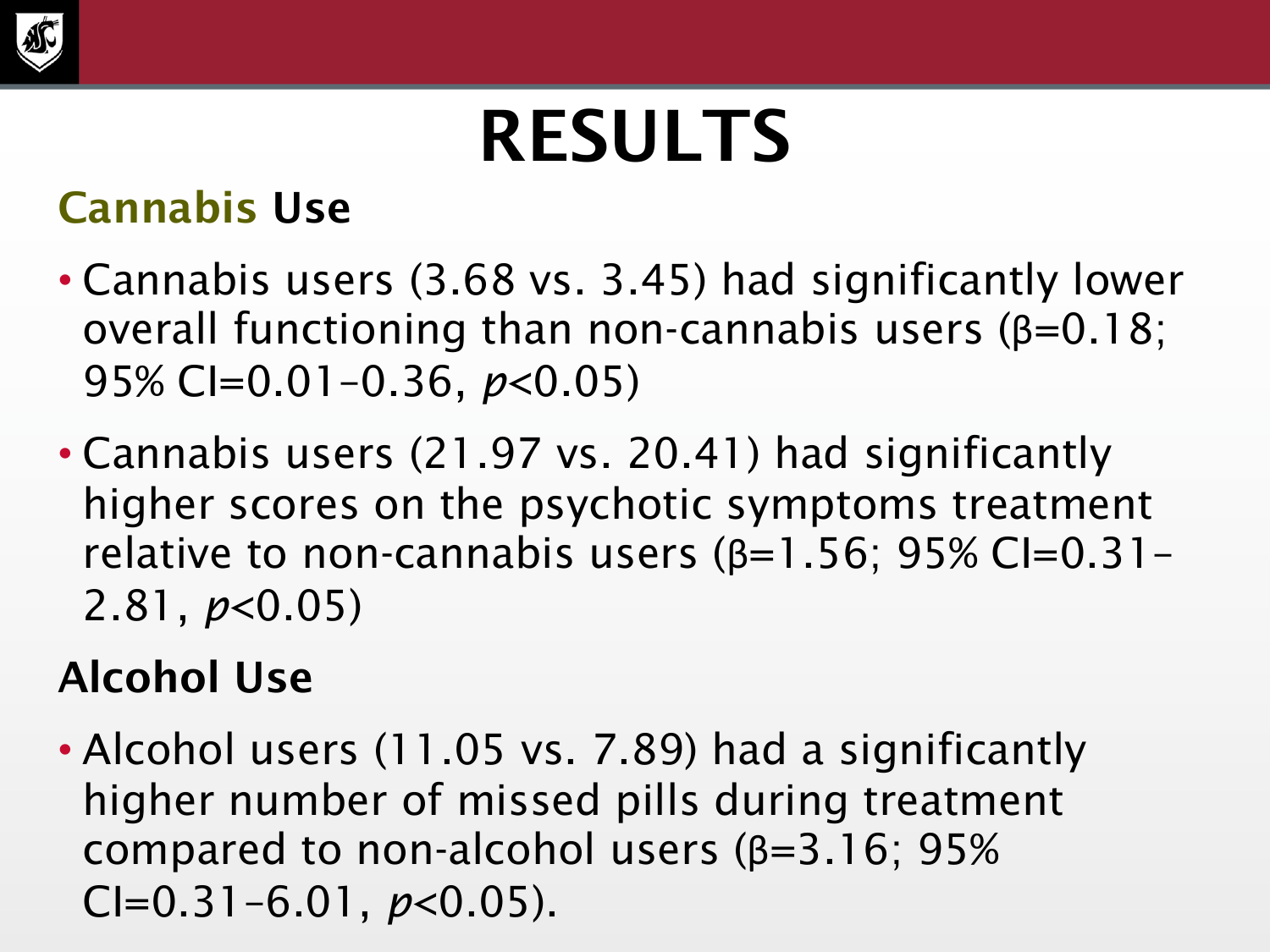

### RESULTS

#### Tobacco Smoking

| <b>Clinical Characteristics</b>     | <b>Tobacco Use</b> |                          |
|-------------------------------------|--------------------|--------------------------|
|                                     | <b>Smokers</b>     | <b>Non-smokers (REF)</b> |
| <b>PANSS Total Score</b>            | 70.44 (1.11)**     | 66.01 (1.16)             |
| <b>PANSS Negative</b>               | $18.22 (0.44)^*$   | 16.91 (0.47)             |
| <b>PANSS Positive</b>               | 21.82 (0.43)**     | 20.28 (0.46)             |
| <b>PANSS Disorganized Thought</b>   | <b>NS</b>          |                          |
| <b>PANSS Uncontrolled Hostility</b> | $6.63(0.19)$ **    | 6.04(0.18)               |
| <b>PANSS Anxiety Depression</b>     | <b>NS</b>          |                          |
| <b>QLS Total Mean Score</b>         | $2.84(0.08)$ **    | 3.15(0.09)               |
| <b>QLS Interpersonal Relations</b>  | <b>NS</b>          |                          |
| <b>QLS Instrumental</b>             | $1.96(0.13)$ **    | 2.52(0.16)               |
| <b>QLS Intrapsychic</b>             | $3.13(0.08)$ **    | 3.47 (0.08)              |
| <b>QLS Common Objects</b>           | $3.54(0.08)^{*}$   | 3.79(0.10)               |
| <b>Missed Medications</b>           | $10.92(1.13)^{*}$  | 8.02 (0.96)              |
| <b>CGI Severity</b>                 | $3.66(0.06)$ **    | 3.42 (0.07)              |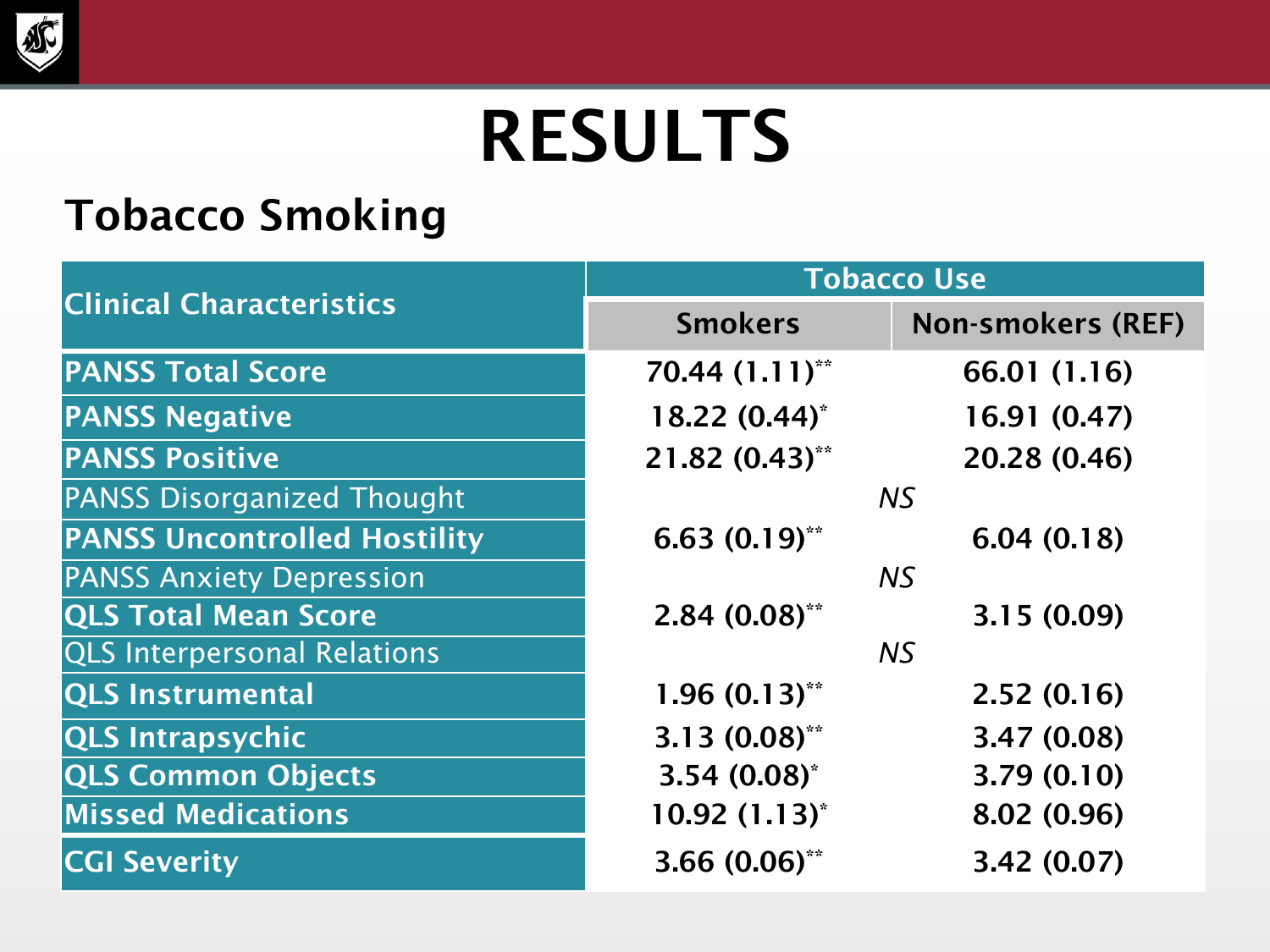

### Future Collaborations and Projects

- Development of novel interventions to treat substance use in this population
- Understand the pathway whereby cigarette smoking is associated with poor psychiatric functioning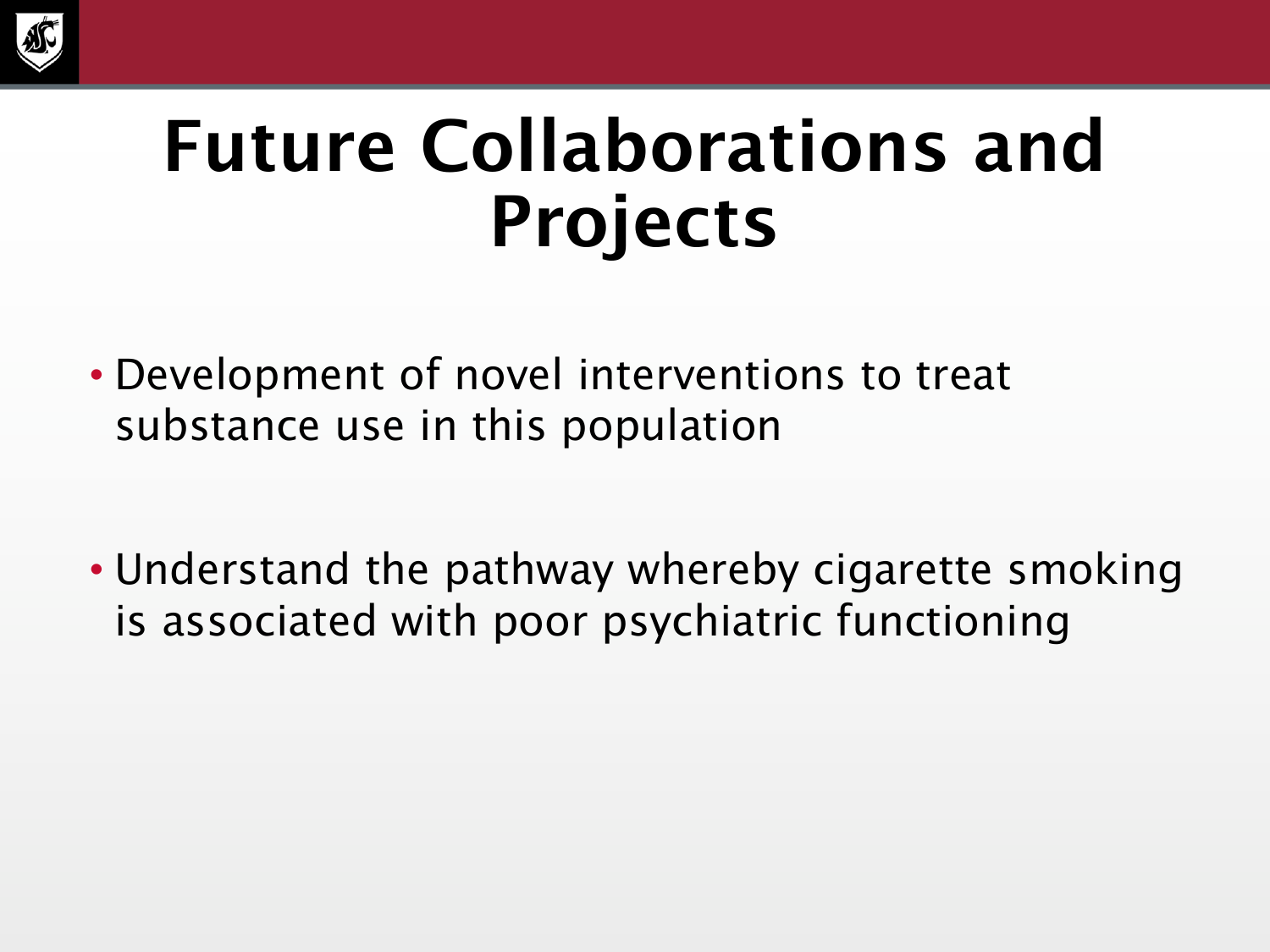

# THANK YOU! Questions?

#### Contact Information

Email: mmcdonell@wsu.edu Office Phone: 509 368-6967